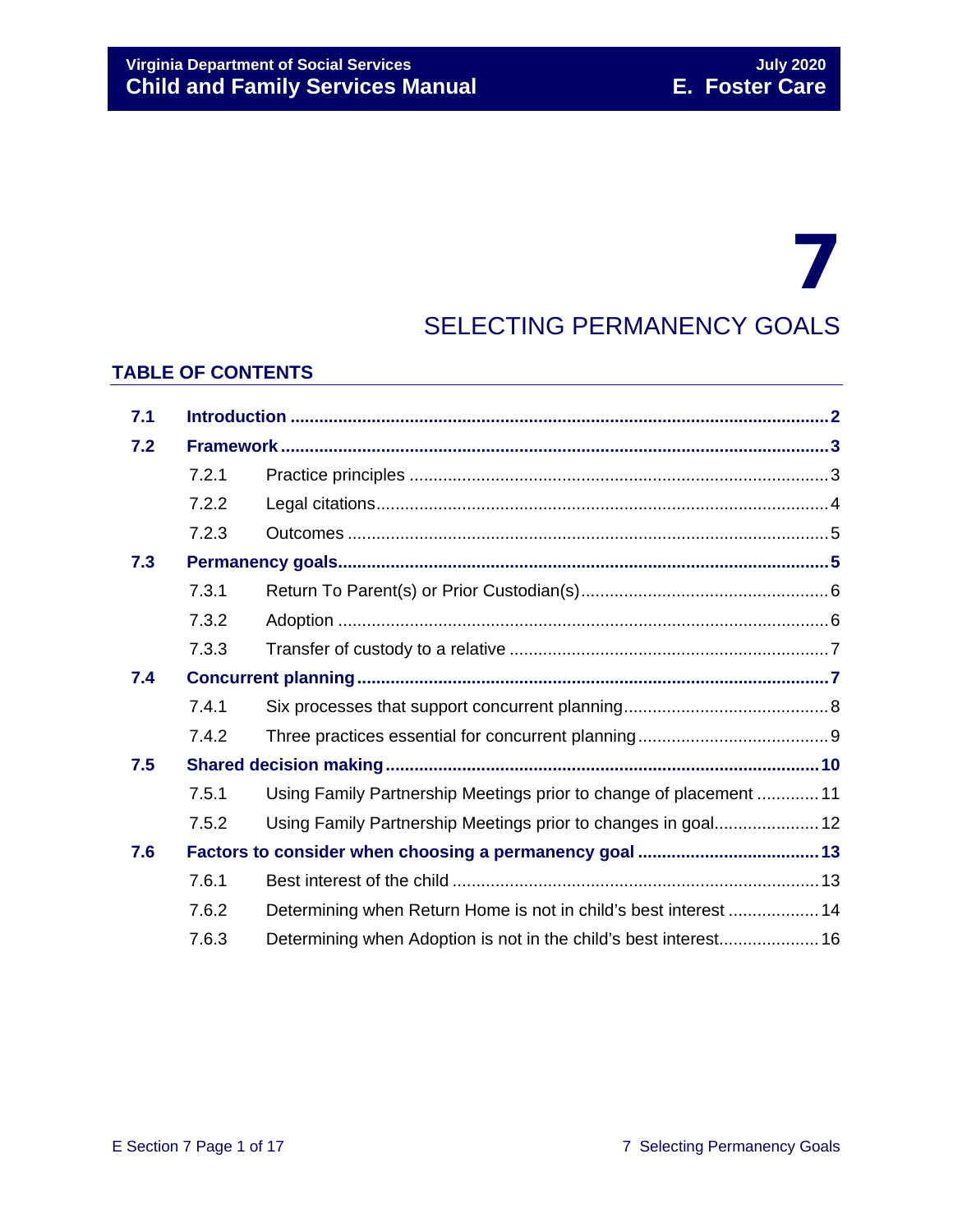# 7 SELECTING PERMANENCY GOALS

## <span id="page-1-0"></span>**7.1 Introduction**

Permanency planning is a systematic process of taking prompt, decisive, goal-directed action to maintain children safely in their own homes or place them permanently with another family. It involves establishing enduring family relationships that provide lifelong commitment, continuity of care, a sense of belonging, and a recognized legal and social status.

Permanency planning begins with the first contact with the child and family and continues with a sense of urgency until the child leaves foster care to a permanent family. The child's health and safety shall be the paramount concern throughout the process (§ [16.1-281 B\)](https://law.lis.virginia.gov/vacode/16.1-281/).

Decision making in permanency planning is a cooperative, system-wide effort among child welfare staff, the child or youth, birth parents or prior custodians, families, relatives, other significant individuals, judges, attorneys, and providers. Based on this collaborative effort, the local department of social services (LDSS) shall determine the permanency goal and begin providing services for the child and family as quickly as possible when the child enters foster care.

Permanency is achieved when the child leaves the foster care system to live with a permanent family. Selecting a specific permanency goal clarifies for everyone involved in the child's life the type of permanent home being sought for the child. Regardless of the permanency goal selected, every child also needs and deserves lifelong connections with people who are significant to the child. They can provide a safety net in difficult times, join in celebrations during joyous occasions, and offer regular and ongoing support.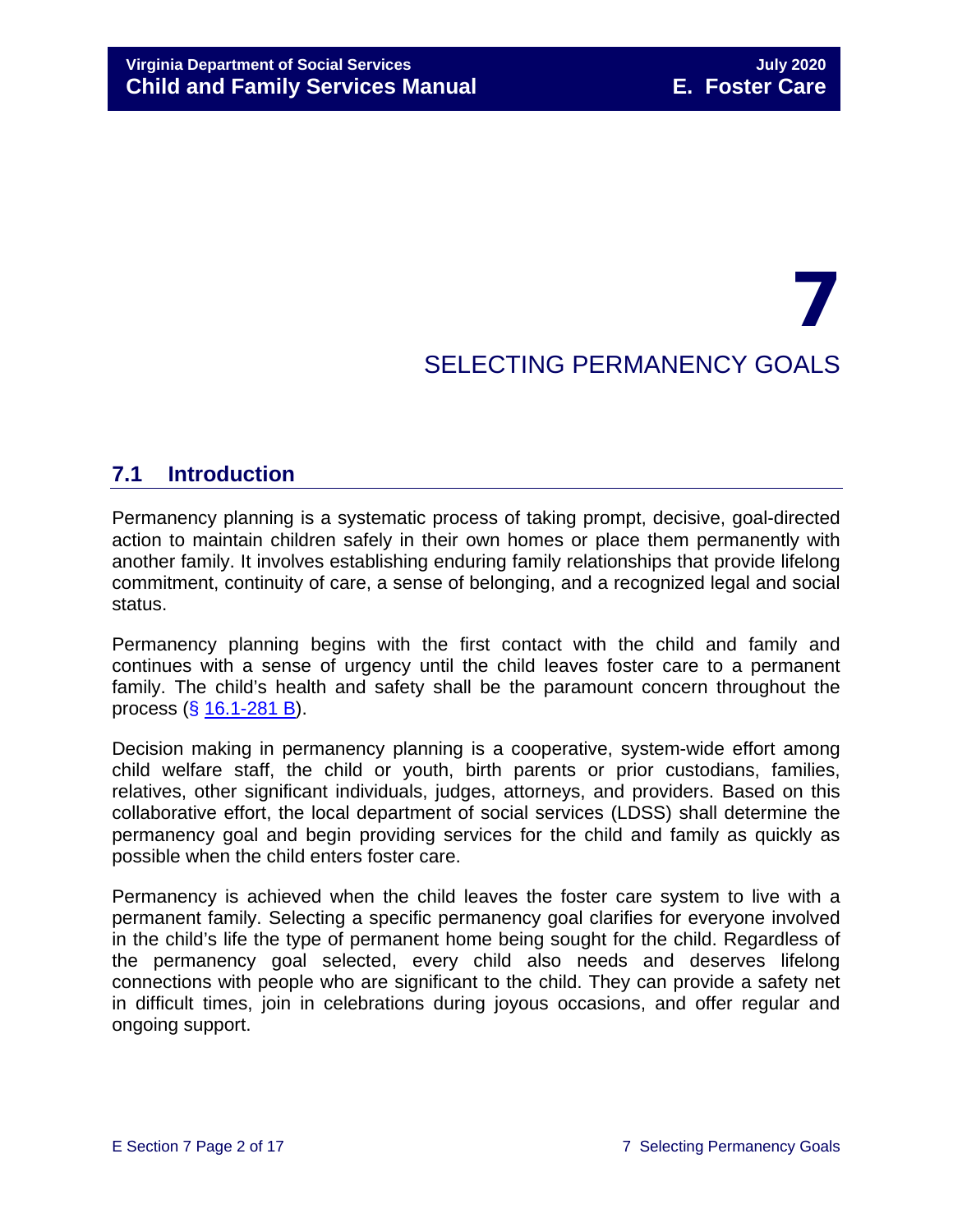#### **Virginia Department of Social Services July 2020 Child and Family Services Manual E. Foster Care**

Three permanency goals seek permanent families for the child and enable the child to leave the foster care system. Return Home shall be the primary goal for all children in foster care. Adoption and Placement with Custody Transfer to Relatives shall also be considered as concurrent permanency goals or shall be selected when reunification is ruled out. Adoption by a relative or non-relative is preferable to a transfer of custody as adoption affords a greater sense of belonging and permanency for the child. The selection of these two goals shall be based on the best interests and unique circumstances of the child.

## <span id="page-2-0"></span>**7.2 Framework**

LDSS shall meet federal and state legal requirements, and should use sound practice principles to achieve desired outcomes and to guide decision making on selecting permanency goals for children in foster care.

#### <span id="page-2-1"></span>**7.2.1 Practice principles**

Four fundamental principles in Virginia's Children's Services System Practice Model provide the philosophical basis and guide practice for decision making in selecting permanency goals.

#### **First, we believe that all children and communities deserve to be safe.**

• Safety comes first. Every child has the right to live in a safe home, attend a safe school, and live in a safe community. Ensuring safety requires a collaborative effort among family, agency staff, and the community.

#### **Second, we believe in family, child, and youth-driven practice.**

- Children and families will be treated with dignity and respect. The voices of children, youth, and parents are heard, valued, and considered in the decision making regarding safety, permanency, and well-being, as well as in service and educational planning and in placement decisions.
- Family members are the experts about their own families. It is our responsibility to understand children, youth, and families within the context of their own family rules, traditions, history, and culture.
- We engage families in a deliberate manner. Through collaboration with families, we develop and implement creative, individual solutions that build on their strengths to meet their needs. Engagement is the primary door through which we help youth and families make positive changes.

#### **Third, we believe that children do best when raised in families.**

• Children should be raised by their families whenever possible.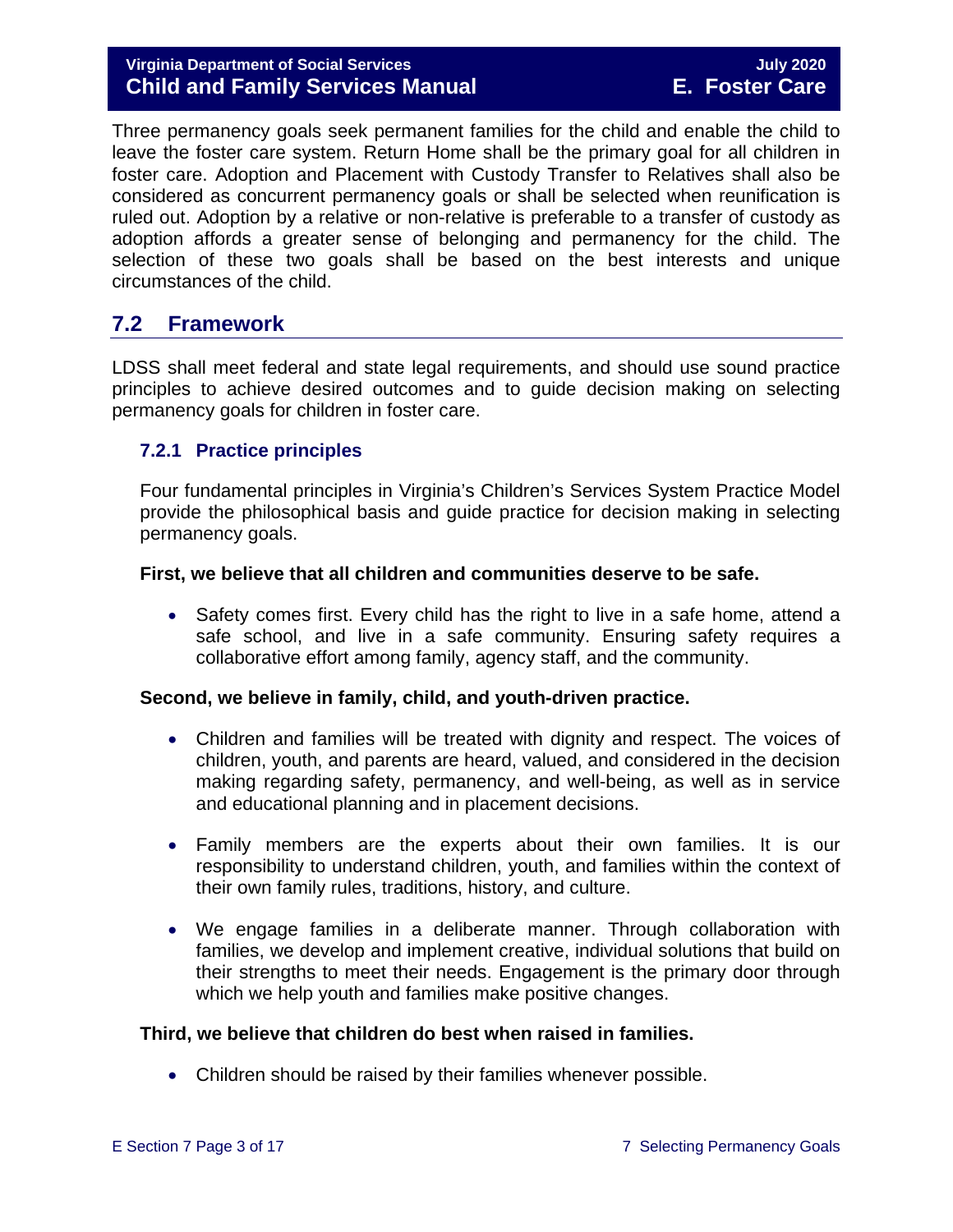- Keeping children and families together and preventing entry into any type of out-of-home placement is the best possible use of resources.
- When children cannot live safely with their families, the first consideration for placement will be with kinship connections capable of providing a safe and nurturing home. We value the resources within extended family networks and are committed to seeking them out.
- When placement outside the extended family is necessary, we encourage healthy social development by supporting placements that promote family, sibling, and community connections.
- Placements in non-family settings should be temporary, should focus on individual children's needs, and should prepare them for return to family and community life.

#### **Fourth, we believe that all children and youth need and deserve a permanent family.**

- Permanency is best achieved through a legal relationship such as parental custody, adoption, kinship care, or guardianship. Placement stability is not permanency.
- Planning for children is focused on the goal of preserving their family, reunifying their family, or achieving permanency with another family.

#### <span id="page-3-0"></span>**7.2.2 Legal citations**

The legal framework and specific requirements for selecting permanency goals are delineated in federal and state law. See the law for complete language by clicking on the citation.

• **Provide child welfare services to prevent separating children from families, restore them with families, place in adoptive homes, and assure adequate care**

o § [63.2-319](https://law.lis.virginia.gov/vacode/63.2-319/)

• **Permissible goals in foster care plan** 

#### $\circ$ § [63.2-906](https://law.lis.virginia.gov/vacode/63.2-906/)

• **Child's health and safety paramount concern; plan to return child to birth parents or prior custodians**

 $o$ § [16.1-281](https://law.lis.virginia.gov/vacode/16.1-281/)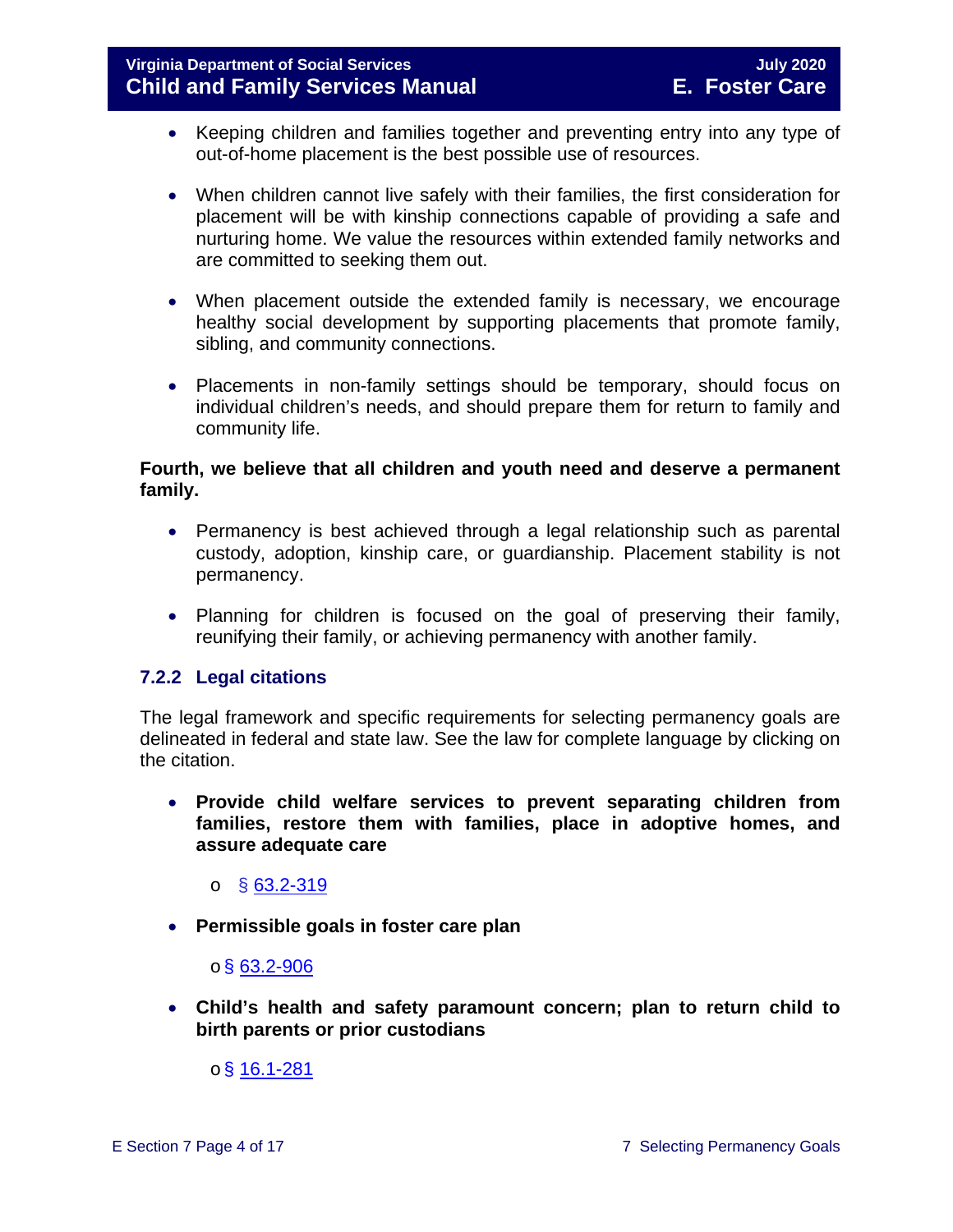• **When reasonable efforts are not required to reunite child with birth parents** 

 $\circ$  \$ [16.1-281](https://law.lis.virginia.gov/vacode/16.1-281/)

 $\circ$ § [16.1-283](https://law.lis.virginia.gov/vacode/16.1-283/)

- **If cannot return child to prior family, plan to place child with relative with subsequent transfer of custody or in adoptive home, or explain why permanent foster care is the plan** 
	- $o$ § [16.1-281](https://law.lis.virginia.gov/vacode/16.1-281/)
- **Petition to achieve the permanency goal**

o§ [16.1-282.1](https://law.lis.virginia.gov/vacode/16.1-282.1/)

#### <span id="page-4-0"></span>**7.2.3 Outcomes**

Selecting and pursuing permanency goals for children in foster care are essential to achieving one of the permanency outcomes required in the federal Child and Family Services Review. The outcome and specific measures are listed below:

#### **Outcome 1: Children have permanency and stability in their living situation.**

- More children leave foster care and achieve permanency.
- More children are reunified with their family.
- More children experience sustained adoptions.
- More children live with relatives who have legal custody.
- Children achieve permanency with increased timeliness.
- Children achieve permanency with shorter lengths of stay in foster care.
- Fewer children re-enter foster care.

## <span id="page-4-1"></span>**7.3 Permanency goals**

All efforts shall be made to pursue one of three permanency goals for every child in foster care:

- Return Home.
- Adoption by a relative or non-relative.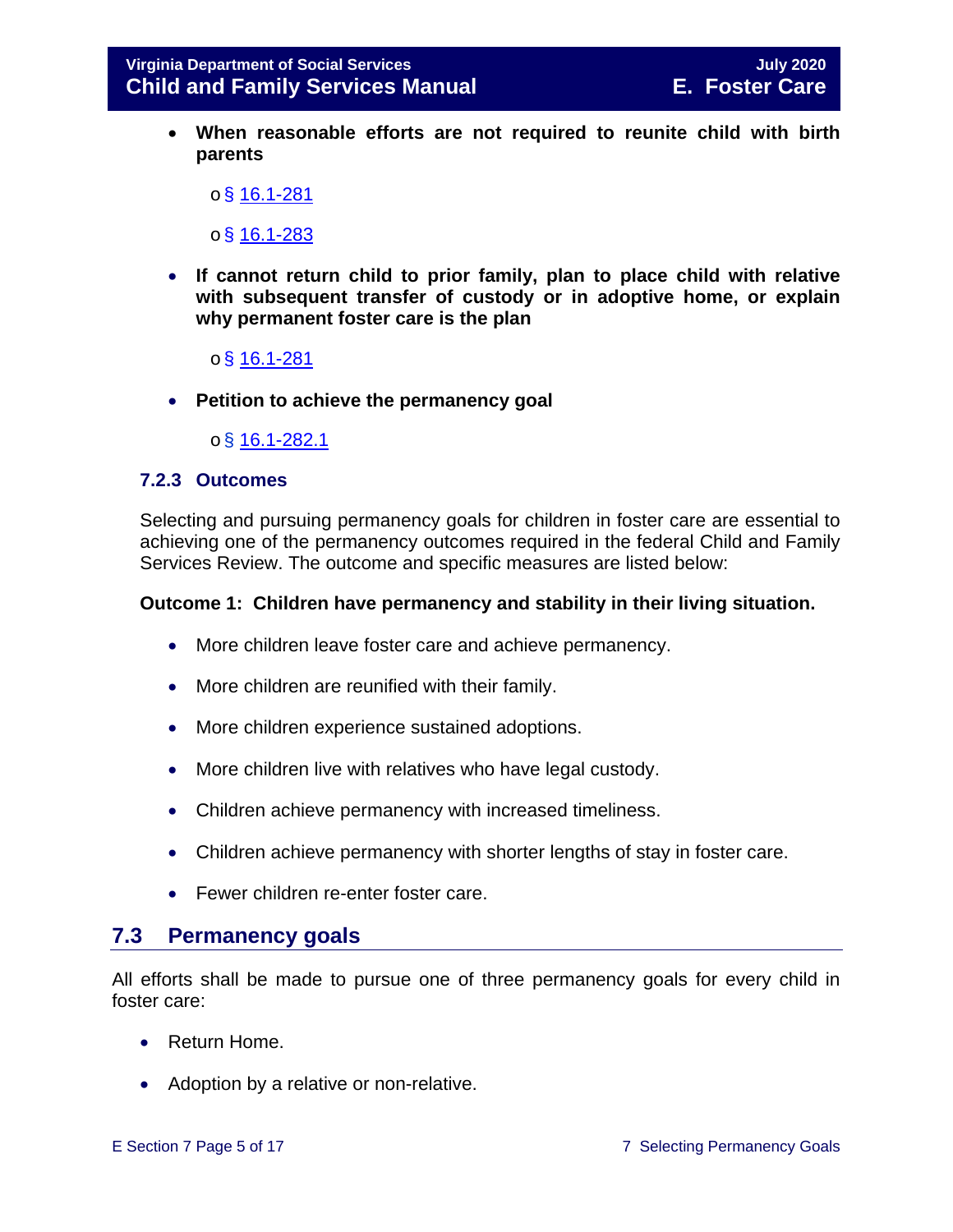• Transfer of custody to a relative

The goal of reunifying the child with birth parents or prior custodians is, in most cases, the best plan for a child. If the service worker concludes that it is not reasonably likely that the child can be returned to his or her prior family within a practicable time, the service worker shall explore all opportunities for placing the child permanently in an adoptive home or with relatives. The service worker selects the goal of Adoption by a relative or non-relative or Placement and Custody Transfer to a Relative based on the best interests of the child (§ [16.1-281 B\)](https://law.lis.virginia.gov/vacode/title16.1/chapter11/section16.1-282/). *If Return Home is not the goal for the child, the LDSS must provide information to the child's parents regarding the parents' option to voluntarily terminate their parental rights, unless their parental rights have already been terminated (*§ *[63.2-906\)](https://law.lis.virginia.gov/vacode/title63.2/chapter9/section63.2-906/). Service workers can use the [Supporting Your Child's](https://fusion.dss.virginia.gov/LinkClick.aspx?fileticket=QWtCbGXOUP0%3d&portalid=30)  [Path to Permanency](https://fusion.dss.virginia.gov/LinkClick.aspx?fileticket=QWtCbGXOUP0%3d&portalid=30) guide to support a discussion with the child's parent around their option to voluntarily relinquish their parental rights and to discuss options for a [Post](https://fusion.dss.virginia.gov/Portals/%5Bdfs%5D/Files/Adoption/PACCA.pdf)  [Adoption Communication and Contact Agreement \(PACCA\).](https://fusion.dss.virginia.gov/Portals/%5Bdfs%5D/Files/Adoption/PACCA.pdf)*

While the service worker works to reunify the child with the family, the service worker should develop a concurrent permanency plan of adoption or transfer of custody to a relative at the same time (see [Section 7.4\).](#page-6-1) Pursuing concurrent, rather than sequential, permanency options leads to more timely permanency decisions for the child.

#### <span id="page-5-0"></span>**7.3.1 Return To Parent(s) or Prior Custodian(s)**

Permanency is achieved under this goal by returning the child and transferring legal custody to the birth parents or prior custodian when it can be safely accomplished. Reunification is the planned process of safely reconnecting children to their families and their communities. The service worker shall make reasonable efforts to return the child to his parents or prior custodians within the shortest practicable time  $(\S$ [16.1-281 B\)](https://law.lis.virginia.gov/vacode/16.1-281/). This goal shall always be selected when a child comes into foster care unless aggravated circumstances exist that would indicate reunification is not in the child's best interest ( $\S$ § [16.1-281 B](https://law.lis.virginia.gov/vacode/16.1-281/) and [16.1-283 E\).](https://law.lis.virginia.gov/vacode/16.1-283/)

#### <span id="page-5-1"></span>**7.3.2 Adoption**

Permanency is achieved under this goal when the adoption of the child by a relative or non-relative has been finalized. Adoption is a planful process that provides the same legal and social status for a child afforded to children born to the parent(s). The selection of adoption shall consider "all relevant factors, including the birth parent(s)' efforts to obtain or maintain legal and physical custody of the child; whether the birth parent(s) are currently willing and able to assume full custody of the child; whether the birth parent(s)' efforts to assert parental rights were thwarted by other people; the birth parent(s)' ability to care for the child; the age of the child; the quality of any previous relationship between the birth parent(s) and the child and between the birth parent(s) and any other minor children;..." ( $\S$  [63.2-1205\)](https://law.lis.virginia.gov/vacode/63.2-1205/).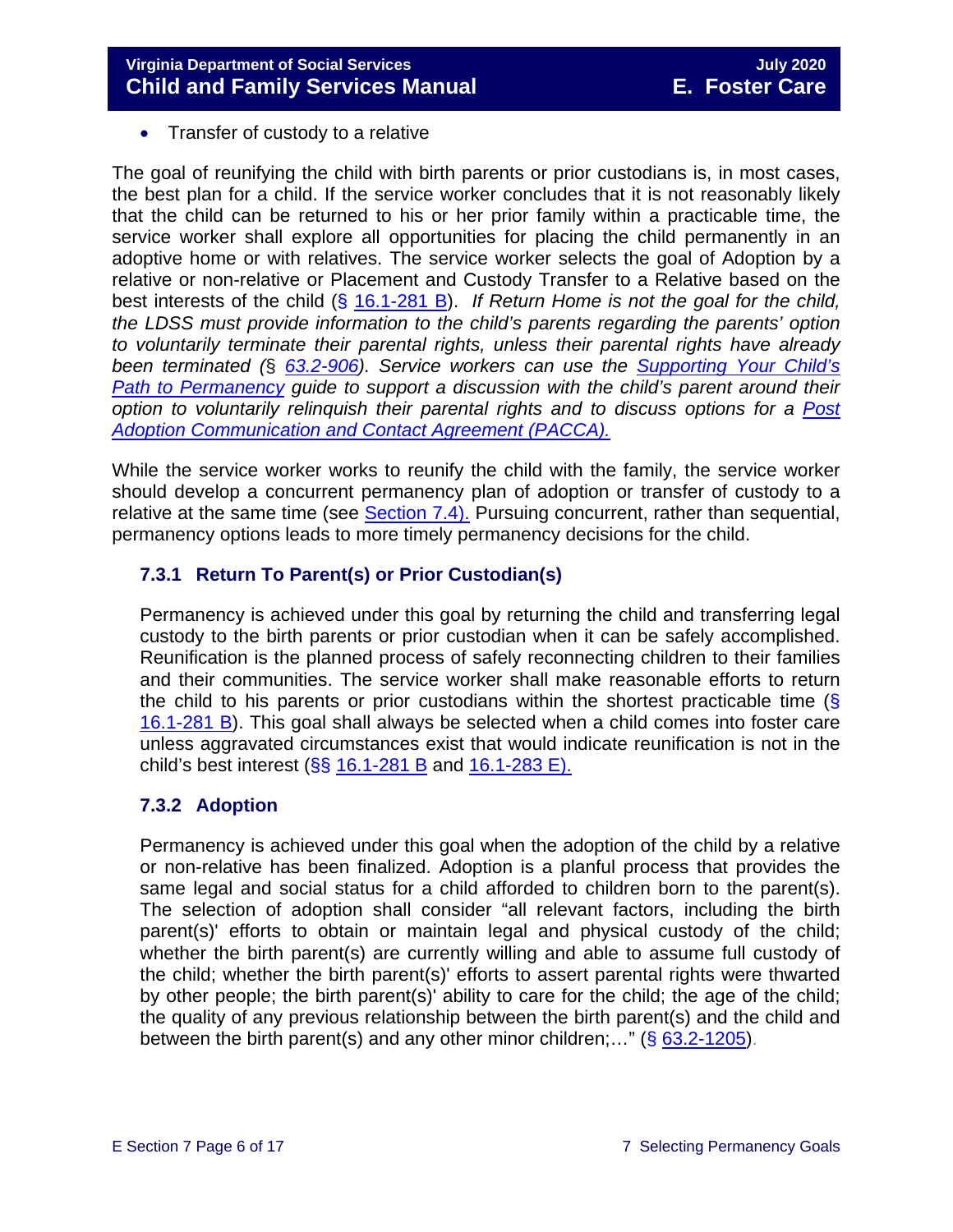#### <span id="page-6-0"></span>**7.3.3 Transfer of custody to a relative**

Permanency is achieved under this goal when the child is placed with relatives and legal custody is transferred to the relatives. The selection of this goal shall be made "if the department or child welfare agency concludes that it is not reasonably likely that the child can be returned to his prior family within a practicable time, consistent with the best interests of the child, [and] in a separate section of the service plan, the department… shall (a) include a full description of the reasons for this conclusion; (b) provide information on the opportunities for placing the child with a relative or in an adoptive home; (c) design the plan to lead to the child's successful placement with a relative if a subsequent transfer of custody to the relative is planned, or in an adoptive home within the shortest practicable time." (§ [16.1-281\)](https://law.lis.virginia.gov/vacode/16.1-281/). *The selection of custody transfer to a relative can include fictive kin for the purpose of establishing eligibility for the Kinship Guardianship Assistance Program [\(Section 10.11\)](https://fusion.dss.virginia.gov/Portals/%5bdfs%5d/Files/DFS%20Manuals/Foster%20Care%20Manuals/Foster%20Care%20Manual%2007-2020/Final%20Foster%20Care%20Manual%2007-2020/section_10_achieving_permanency_goal_custody_transfer_to_relatives.pdf#page=20).*

## <span id="page-6-1"></span>**7.4 Concurrent planning**

Concurrent planning is a practice that facilitates permanency planning for children in foster care. The definition of concurrent planning is a structured approach to case management which requires working towards family reunification while, at the same time, establishing and working towards another permanency plan (placement with relatives or adoption by a relative or another family). It involves a mix of meaningful family engagement, targeted case work, and legal strategies aimed at achieving timely permanency, while at the same time establishing and actively working a concurrent permanency plan in case the primary goal cannot be accomplished in a timely manner. It is not a fast track to adoption, but to permanency. As of **July 2015**, concurrent planning should be used for all foster care cases to ensure that if reunification cannot be achieved within the time frame permitted by law, the child will still achieve permanency promptly.

In very rare circumstances where a concurrent plan does not seem appropriate, the Director or Director designee should approve the exception, and the service worker should notify the regional Foster Care Consultant by email that a concurrent plan will not be developed. Notification should include a discussion of why a concurrent plan is not in the best interests of the child. The Director or designee should be copied on the email.

In most cases, the concurrent plan will be placement with a relative with subsequent transfer of custody or adoption. The Adoption and Safe Families Act (ASFA) allows the LDSS to engage in concurrent planning while making reasonable efforts to reunite the family. Concurrent planning replaces sequential planning in foster care by simultaneously exploring and placing with possible relative options and/or identifying an approved family that can serve as both a foster and adoptive family to a child.

The desired outcomes from concurrent planning are decreased length of stay in foster care, fewer placement moves, and fewer children in long-term foster care. These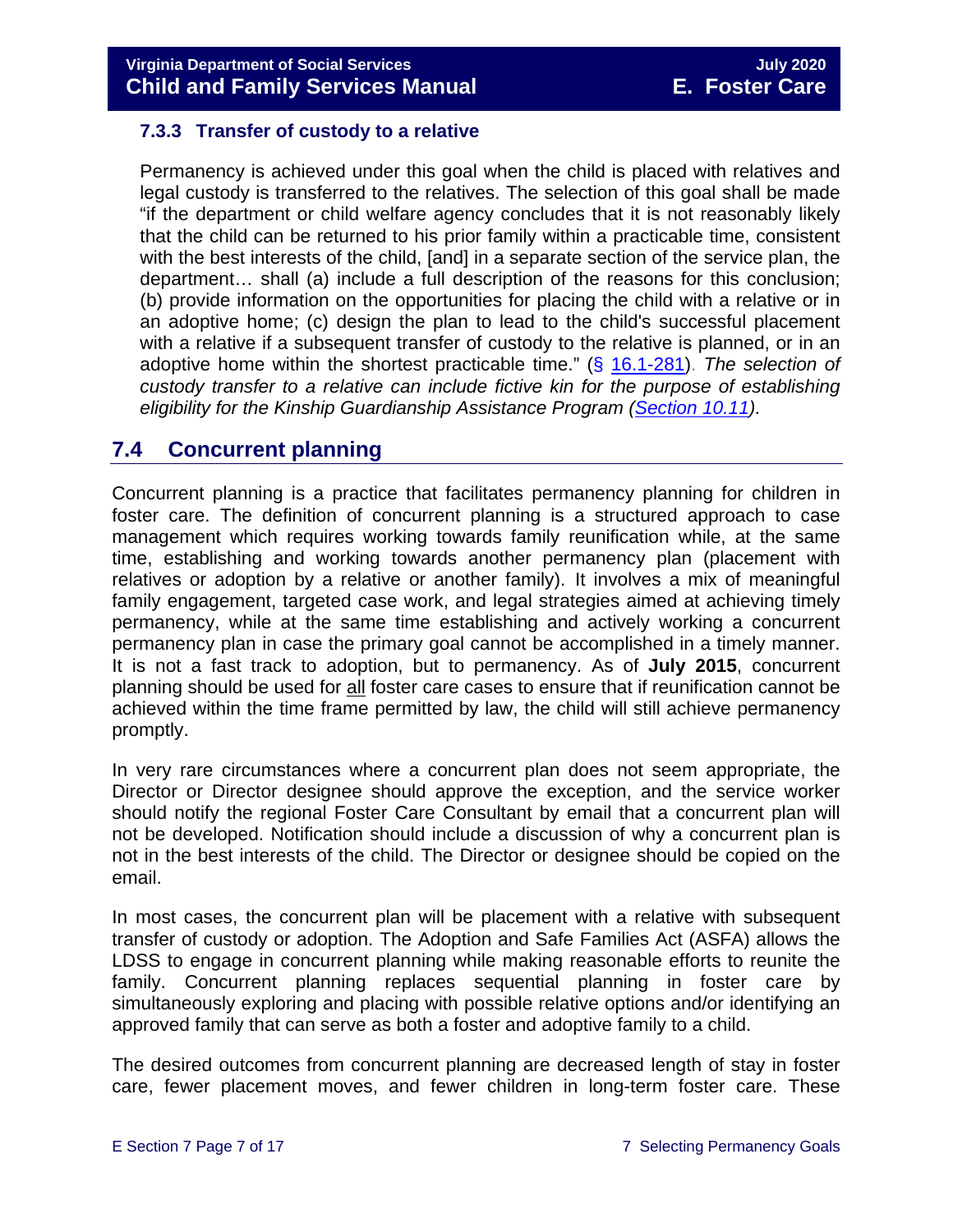outcomes help maintain continuity of care for children and, thus, healthier attachments to caretakers.

ASFA requires that once an agency files a petition to terminate parental rights (TPR), it begins the process of recruiting, identifying, and approving an adoptive home for the child. LDSS service workers should not wait until the TPR order is final to begin adoption recruitment. The intent of concurrent planning is to reduce delays in finding permanent homes for children. Service workers do not have to eliminate one goal before working toward another for a child.

The goal of concurrent permanency planning is to assure that children are in safe, permanent homes as quickly as is consistent with their health, safety, and well-being while recognizing the urgency caused by the child's sense of time.

#### <span id="page-7-0"></span>**7.4.1 Six processes that support concurrent planning**

- **Determine paternity early**. Not only do birth parents have a right to receive reunification services, but limited resources should not be wasted on providing services to someone who is not the birth parent.
- **Early permanency assessment**. The Permanency [Planning Indicator](https://fusion.dss.virginia.gov/Portals/%5bdfs%5d/Files/DFS%20FORMS/Foster%20Care%20Forms/Permanency%20Planning%20Indicator.pdf) may be used with the parents during the initial weeks of foster care. Documentation from other individuals and sources may be included. The Permanency Planning Indicator identifies family strengths that indicate strong potential for reunification as well as indicators of weak potential for reunification. The assessment is done once, as early in the process as possible, to determine if the child needs placement into a foster and adoptive family.

There are five weakness indicators on the assessment that indicate a poor prognosis for reunification. They are extreme conditions: catastrophic prior abuse, dangerous life style, significant CPS history, and inherent deficits from severe mental illness. The potential for reunification assessed through completion of the Permanency Planning Indicator helps to determine the appropriate placement for the child and helps the service worker to be realistic with the parents. A poor indicator of reunification does not justify reducing the level of reunification services provided to the family.

- **Early relative search and permanency assessment**. A thorough identification of extended family members is completed with the parents and other sources. Relatives are assessed for their appropriateness to provide a temporary and a permanent home to the child. Interstate referrals are initiated as quickly as possible.
- **Service plan content**. The service plan indicates what the permanency planning goal is for the child and the concurrent goal. The plan delineates the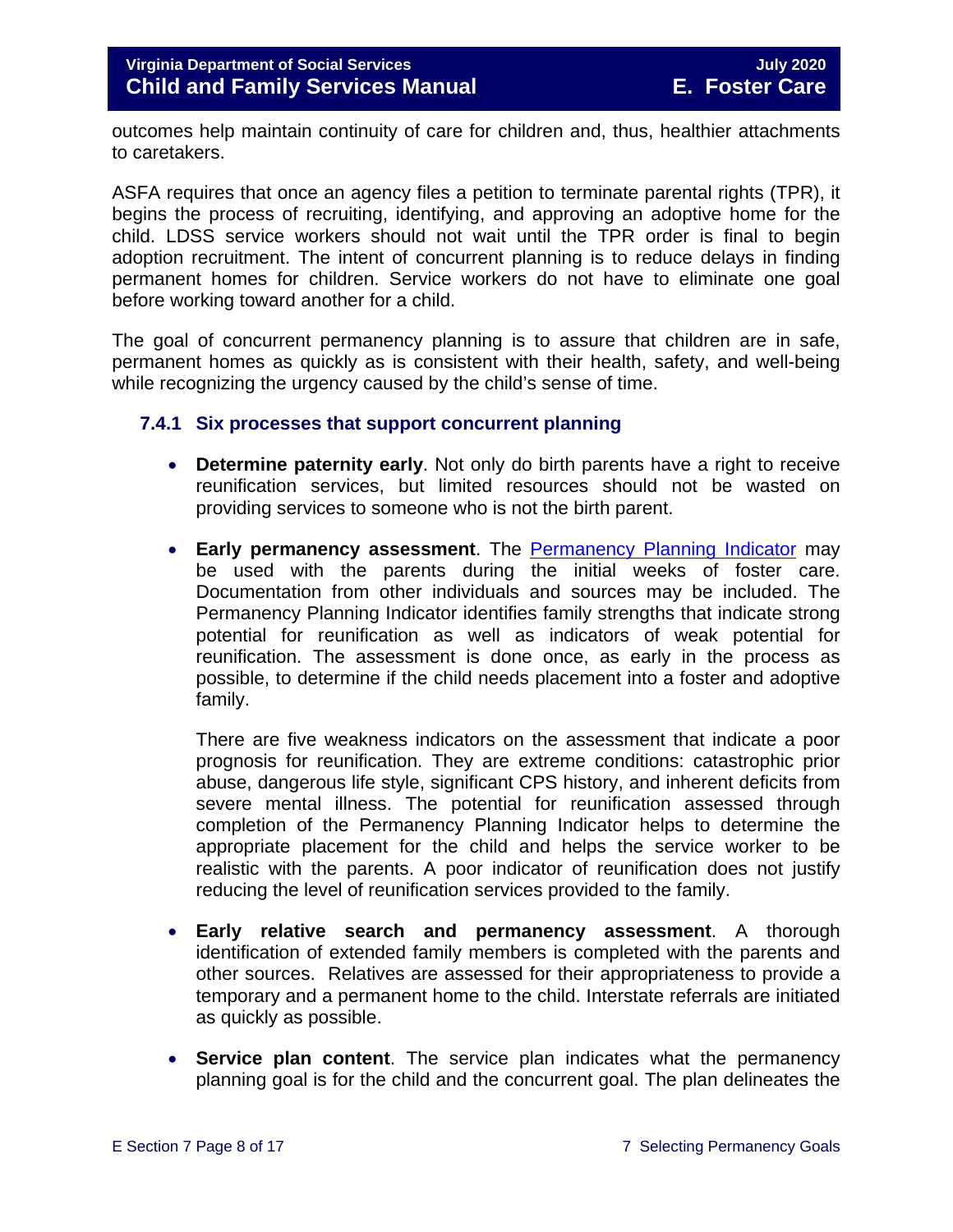#### **Virginia Department of Social Services July 2020 Child and Family Services Manual**

objectives and services for both plans. Strength and weakness information from the Permanency Planning Indicator can be incorporated into the plan.

- **Match foster and adoptive families with children from families with a poor prognosis for reunification**. All families approved as foster parents in the state of Virginia meet the requirements to be both foster and adoptive families. When a child with a poor prognosis for return home does not have a potential placement with a relative as the concurrent plan, the child is placed with a family who can be available to meet the child's needs for as long as necessary either through adoption or foster care. There may be a planned placement from a temporary foster home into a foster and adoptive family. Ideally, children have only one placement while in foster care. It is essential that relatives be considered early on in the process and approved as foster parents allowing a child in foster care to be placed with them upon entering foster care. [Section 6.9](https://fusion.dss.virginia.gov/Portals/%5bdfs%5d/Files/DFS%20Manuals/Foster%20Care%20Manuals/Foster%20Care%20Manual%2007-2020/Final%20Foster%20Care%20Manual%2007-2020/section_6_placement_to_achieve_permanency.pdf#page=27) outlines procedures for placing children in emergency approved foster homes.
- **Explore voluntary relinquishment**. Parents need to understand all of their options in regard to permanency planning, including making a voluntary plan for adoption of their child, if they are going to be truly empowered to choose the future that is best for their child and themselves. This option is discussed when the choices of permanency planning goals are introduced to the parents.

#### <span id="page-8-0"></span>**7.4.2 Three practices essential for concurrent planning**

- **Establish and maintain firm timelines**. The case plan details the timelines for service delivery and achievement of outcomes. Parents need to be regularly reminded of the timelines.
- **Use full disclosure**. Parents have a right to know what foster care and permanency planning is about as they ultimately decide the outcome of the case through their behaviors and choices. Full disclosure is the respectful discussion with parents so that they will have clear information about the following:
	- o Reunification standards and expectations.
	- o Parent's rights and responsibilities.
	- o Importance of staying connected to their child.
	- o How foster care, by its very nature, has the potential to cause harm to their child.
	- o How a permanent placement is so vital to their child's well-being.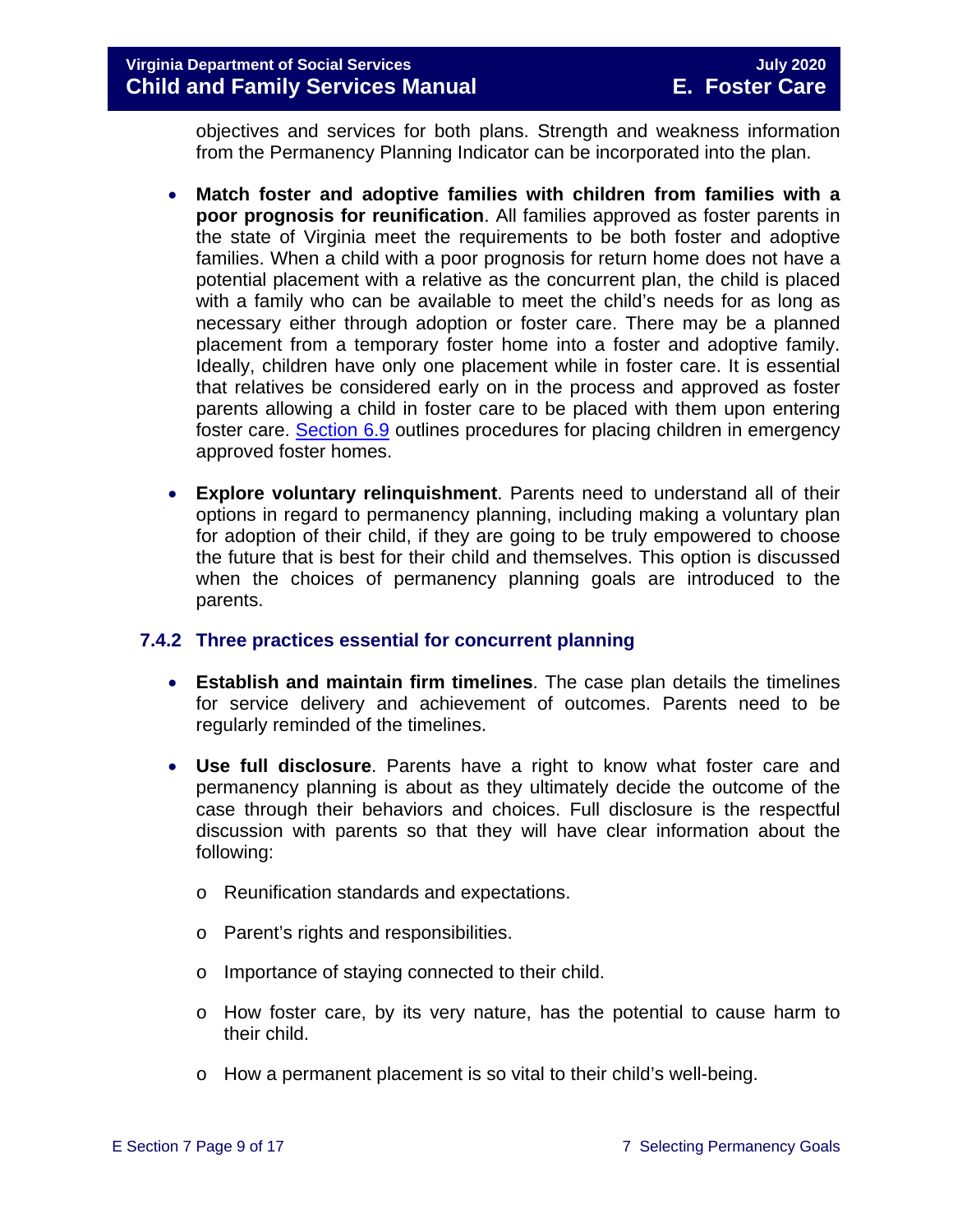- o Factors in the family's history that may make reunification more difficult.
- o Consequences of not reunifying and the steps the service worker is taking to provide an alternative permanency safety net for the child through identification and implementation of a concurrent plan.
- **Explore permanency with caregivers**. In addition to full disclosure to parents about concurrent planning, equal candor shall be used with all other parties involved, including the child, the court, the foster parents, CASA, attorneys, and relatives.

## <span id="page-9-0"></span>**7.5 Shared decision making**

In order to achieve timely permanence, effective planning for children is required. Effective planning requires the ability and willingness to make decisions based on the greatest amount of pertinent information and with the input of a team of individuals committed to the best interest of the child. Youth age 14 and older shall be included in the development of their foster care plan and shall be given the opportunity to choose up to two (2) members to be part of their case planning team. [P.L 113-183.](https://www.congress.gov/113/plaws/publ183/PLAW-113publ183.pdf)

Benefits of shared decision making in selecting permanency goals and permanency planning for the child include:

- **Consideration of all facts and viewpoints**. It is often difficult to decide if a home is, or ever can be, adequate for a particular child; and if not, to decide what other living arrangement is most suitable. Shared decision making lessens the possibility of bias and error. All factors should be weighed carefully and the plan chosen that has the best chance of success for the child under the circumstances.
- **Shared responsibility**. The serious consequences of selecting a permanency goal and other permanency planning decisions mandate that no one person make these decisions alone. Responsibility is best shared with the child, family, and other partners who have knowledge and insight to ensure the best decisions are made. Family Partnership Meetings (FPM) should be used to develop the foster care plan and concurrent plan, prior to placement changes, prior to changes in goals, and may be used for other permanency planning decisions. Collaboration with other knowledgeable people provides the best opportunity that the best permanency plan will be made. The use of shared decision making provides sound recommendations to the court and shares the significant responsibility for consequences of fateful decisions.
- **Families as experts**. Family Engagement principles are based on the fact that families have the most information about themselves and that information is critical for decision making. Parents need to be fully informed of their rights and responsibilities and of the consequences of their behavior. Extended family and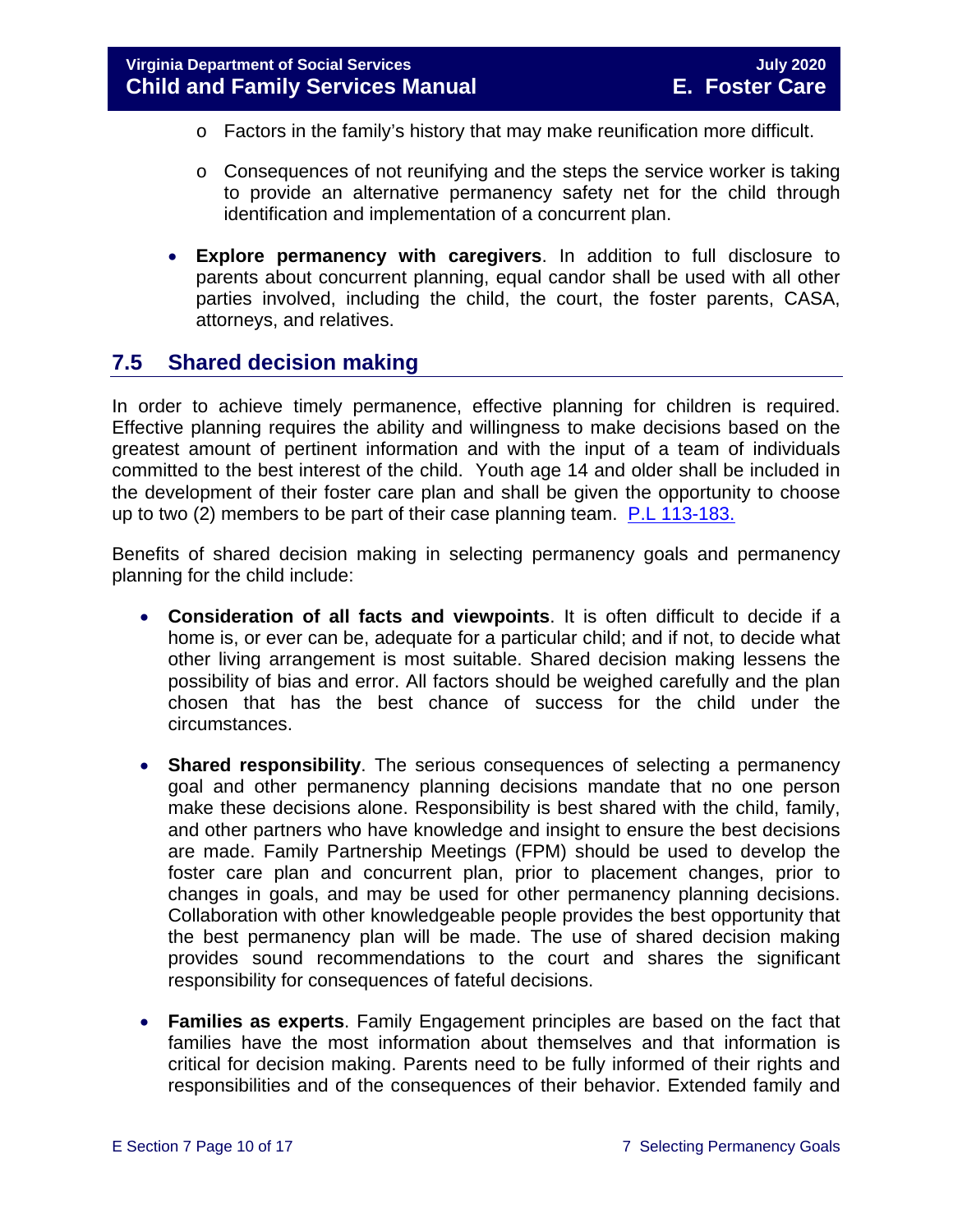kin can be a resource for support to the parents and child, as well as a potential permanent resource. With their knowledge of the situation and involvement in the decision-making and planning process, these roles can be maximized. The communities in which families live also provide many of the resources and support that family's need. The families' link to their community is a critical piece in decision making. Community members should be seen as key partners in planning for children.

• **Professional collaboration**. LDSS and other agencies involved with the child and family also have key information and supportive services that need to be coordinated in decision making and planning. All of these partners should be involved in sharing information for the purpose of well-informed decisions and planning for the child with a focus on safety and permanence. Other key partners in the shared decision-making process in permanency planning are the courts and the Judge. Judges, attorneys, and Guardians ad Litem all need complete information in order to conduct their various roles and to make well-informed decisions. It is important to include the attorneys and Guardians ad Litem in the agency reviews and to solicit their perspectives on the case. When going before the court, the service worker shall ensure that the all court reports include complete, concise, and relevant information so that the judge can make wellinformed decisions.

#### <span id="page-10-0"></span>**7.5.1 Using Family Partnership Meetings prior to change of placement**

A FPM should be held prior to the child's change of placement in order to make an informed decision regarding the appropriateness of the placement change. In the situation where a placement appears to be disrupting, the meeting can help determine if the placement can be preserved or if a change in placement is necessary. In the situation of concurrent planning, it may be that a relative has been identified after the child has already been placed in a foster home. If permanency with the relative has been identified as the concurrent goal for the child, it may be in the child's best interests to be placed with the relative immediately. This would allow for LDSS to actively pursue the concurrent goal such that permanency may be achieved as early as possible. The use of a FPM allows the team to collaborate in decision making and allows the team to weigh the pros and cons related to the child changing placement. When considering any placement change the team should consider: progress or lack of progress made toward reunification and likelihood of the child returning home, trauma, timing of the move (taking into account things like the school calendar),services for the child, the child's age and ability to understand the move, the child's wishes, etc. [Section 6.9](https://fusion.dss.virginia.gov/Portals/%5bdfs%5d/Files/DFS%20Manuals/Foster%20Care%20Manuals/Foster%20Care%20Manual%2007-2020/Final%20Foster%20Care%20Manual%2007-2020/section_6_placement_to_achieve_permanency.pdf#page=27) outlines procedures for placing children in emergency approved foster homes.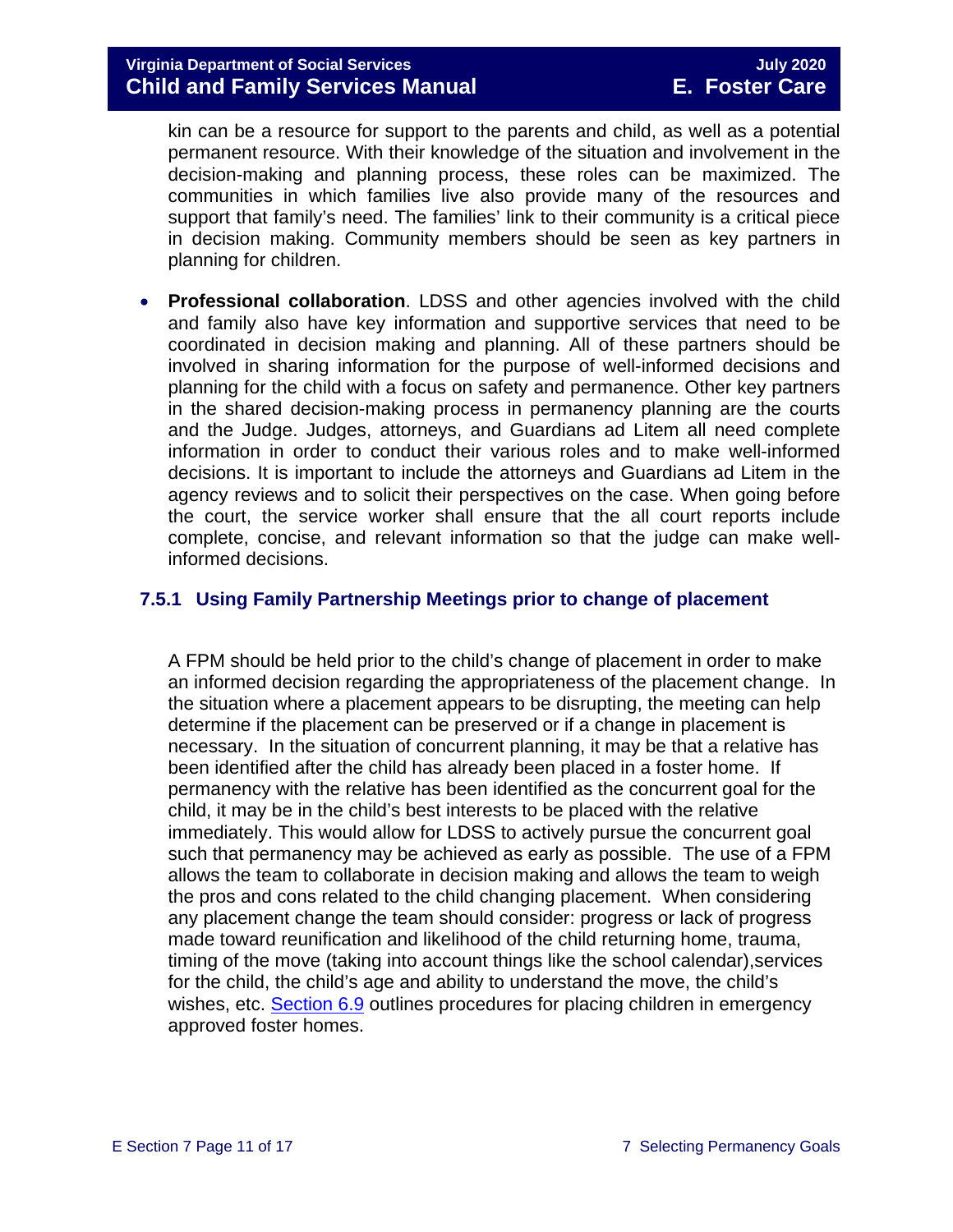#### <span id="page-11-0"></span>**7.5.2 Using Family Partnership Meetings prior to changes in goal**

A FPM should be held prior to developing a foster care plan for the foster care review hearing and any permanency planning hearings to address concurrent planning and the possibility of changing the permanency foster care goal for the child. This team approach ensures collaboration with the family on this key decision to ensure safety, a permanent family, and lifelong connections for the child.

A FPM to consider the change of foster care goal may result in one of the following recommendations:

#### • **Reunification**

The team recognizes the progress that the parent/former guardians have made in their ability to protect the child and meet the child's needs. The risk level is reduced such that the team is comfortable with recommending to the court that the goal of return home be continued or custody be transferred to the parent/former guardian. The team outlines the services and supports that the family will continue to access to ensure sustained progress.

#### • **Custody transfer to relative**

The team determines that the plan for reunification has not been successful, efforts to revise the plan have been made, and the team determines that the progress by parents has not been sufficient to reduce risk. The child may or may not already be living with a relative that is able to take custody. The team may determine that recommending that custody be transferred to the relative is appropriate at this time. The team outlines the services and supports that the family will continue to access to ensure permanency. The next section addresses factors to consider when choosing a permanency goal.

#### • **Adoption by relatives or non-relatives**

The team determines that the plan for reunification has not been successful, efforts to revise the plan have been made, and the team determines that the progress by parents has not been sufficient to reduce risk. The team may determine that the goal of adoption and termination of parental rights is in the child's best interest. The team outlines services and supports necessary to achieve the goal of adoption. The next section addresses factors to consider when choosing a permanency goal.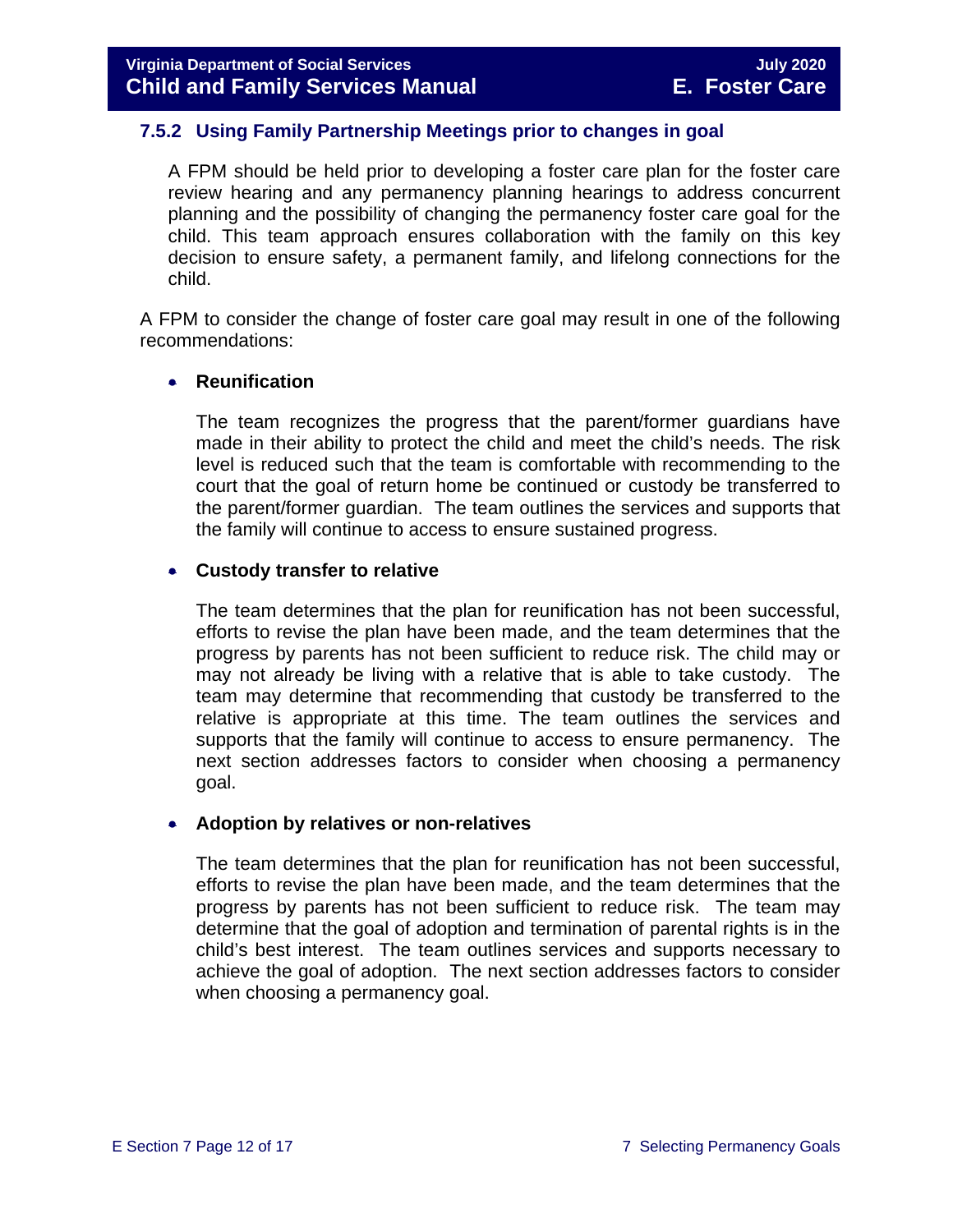## <span id="page-12-0"></span>**7.6 Factors to consider when choosing a permanency goal**

When determining the best permanency goal for a child, the services worker shall consider:

- The child's best interests.
- The child's long-term needs, including the need for an enduring and nurturing family relationship that is safe, stable, and provides continuity of care.
- The child's bond to individuals in existing relationships.
- The child's over-all need for safety, permanency, and well-being.

#### <span id="page-12-1"></span>**7.6.1 Best interest of the child**

The child's best interest includes physical safety (e.g., food, shelter, health, and clothing) and emotional well-being. Best interest decisions are made throughout the life of the case by courts, service workers, and others with the authority to require and implement change. Best interest considerations are made from the time a child first becomes known to LDSS and throughout the child's involvement with the child welfare system.

Best interest decisions related to selecting the permanency goal include consideration of a wide and comprehensive range of issues. These decisions should only be made with constant, open communication with the child, family, and other interested individuals. Important factors to be considered include, but are not limited to, the following:

- **Safety of the child**. The health, safety, and/or protection needs of the child including the capacity of the caretakers to provide a safe home and adequate food, clothing, and medical care. The existence of domestic abuse in the home, in the past or currently, and how that abuse affects the child emotionally and impacts the child's safety.
- **Stability for the child**. The duration, stability, and adequacy of the child's current living arrangements and the desirability of maintaining continuity.
- **A permanent family**. A permanent, long-term stable family meets the unique needs of the child for stability and continuity of relationships with parents, siblings, other relatives, other significant adults, the child's community, cultural traditions, and religious or spiritual commitments.
- **Commitment to care for the child**. A commitment to building upon the child's strengths and meeting his or her needs, including educational, medical, and behavioral health needs. The motivation of the parties involved in caring for the child and their capacities to give the child unconditional love,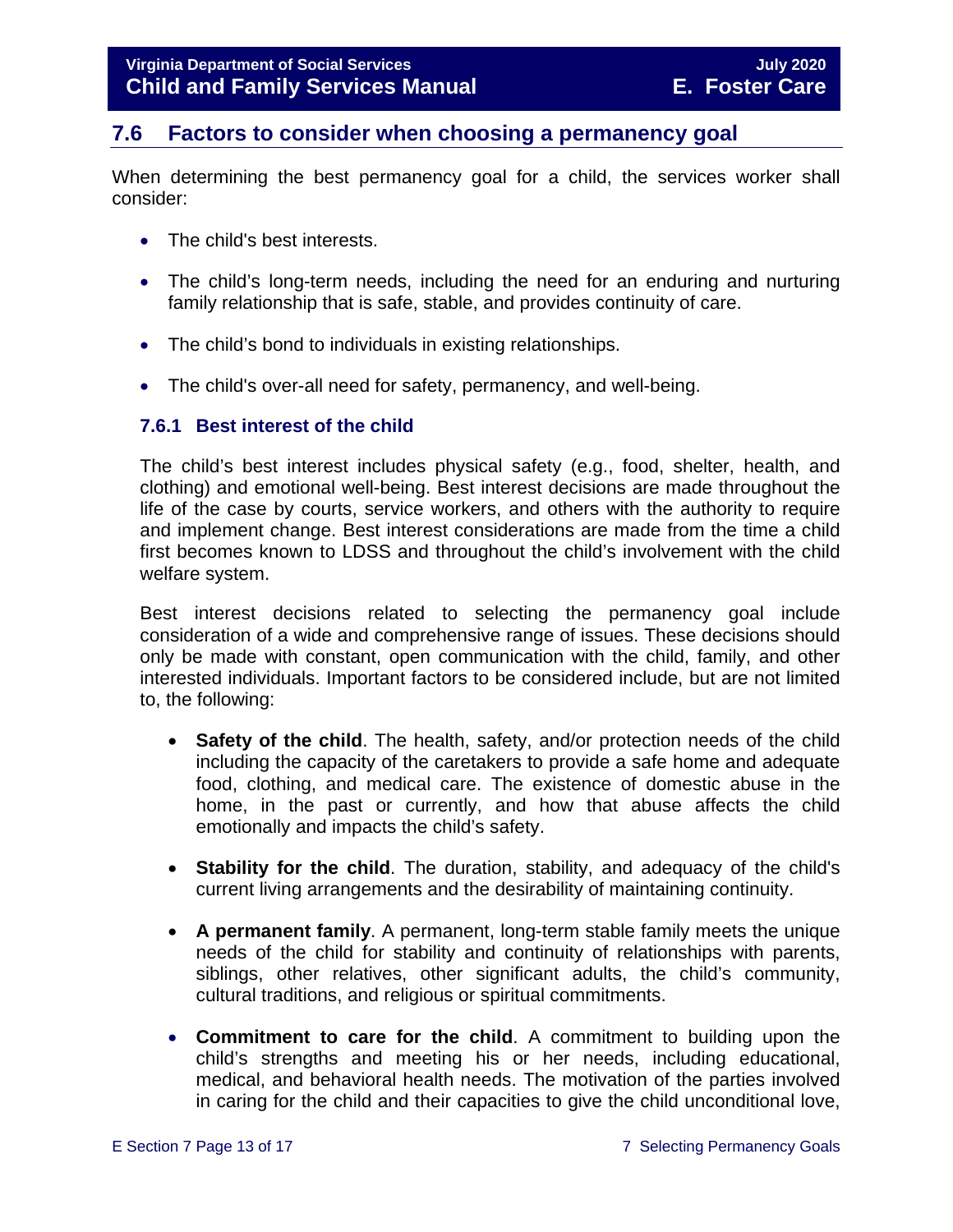affection and guidance. Commitments to provide the child the care, treatment, and guidance that will assist the child develop over time into a self-sufficient adult.

- **Existing relationships**. Knowledge of the child's bonds to the adults in his life is critical to goal selection and placement. Whenever possible, the goal for a child should reflect a plan to achieve permanency with adults to whom the child has a strong attachment. The child's bonds should be assessed by professionals qualified to do so or, whenever possible, the child's preference should be sought and should drive the goal selection process.
- **Community and family connections**. Maintaining the child's sense of continuity and safety includes respecting and reinforcing connections with his or her family and community. The child's need to maintain connections with his or her siblings, school, church, social groups, and other individuals important to the child may all impact the child's adjustment to and comfort in another family.
- **Parents' wishes**. A child's parents may decide that they no longer want to work toward reuniting with the child. The parents may want to have the child placed with a relative on a permanent basis. The parents may wish to relinquish their parental rights and sign relinquishment papers. They may wish to enter into a Post-Adoption Contact and Communication Agreement (PACCA).
- **Child's wishes**. In making this determination, the service worker should consider whether the child is of an age and level of maturity to express a reasonable preference and understand consequences of choices.
- **Child's sense of time**. Children have a different sense of time from adults. What seems like a short family disruption or a brief separation to adults may be a very painful and intolerably long period for children. In general, younger children are less able to tolerate periods of separation than older children. Timely moves to a permanent home are critical in reducing the damage of separation for the especially young child in foster care.

#### <span id="page-13-0"></span>**7.6.2 Determining when Return Home is not in child's best interest**

Through the shared decision-making process, the service worker and supervisor may determine that the permanency goal of Return Home is not in the child's best interests. When this is the case, one or more of the following conditions shall be documented:

• The child has been abandoned by the parent(s) and their identity cannot be determined. After three months no one has come forward to identify or claim a relationship to the child  $(\S 16.1 - 283 D)$ .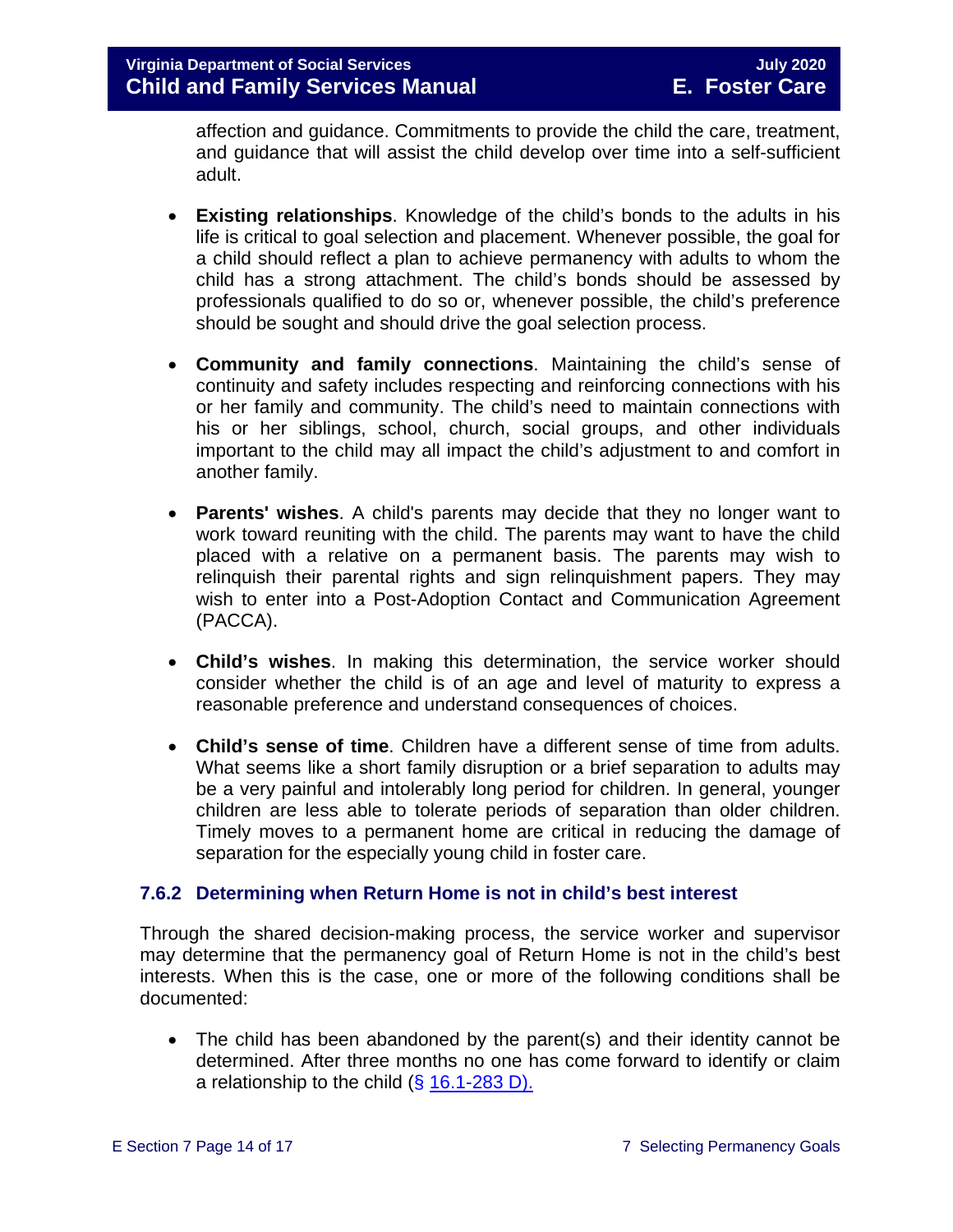- The parent(s) have disappeared or failed to maintain continuous contact with the child after foster care placement for a period of six months or more  $(\S$ [16.1-283 C1\)](https://law.lis.virginia.gov/vacode/16.1-283/).
- Living with the parent(s) would be dangerous and detrimental to the child's health and welfare  $(\frac{6}{5}$  [16.2-283 B\)](https://law.lis.virginia.gov/vacode/16.1-283/).
- The parent(s) would be dangerous and detrimental to the child's health and welfare (§ [16.1-283 C\)](https://law.lis.virginia.gov/vacode/16.1-283/).
- Conditions in the family situation, including parent/child or sibling relationships, are harmful to the child  $(\S 16.1-283 B)$ .
- The parent has been convicted of a serious crime such as:
	- o Murder, voluntary manslaughter, a felony attempt, conspiracy, or solicitation to commit such an offense against: (i) a child of the parent, (ii) a child with whom the parent resided at the time of the offense, or (iii) the other parent of the child.
	- oFelony assault or bodily wounding resulting in serious bodily injury or felony sexual assault of: (i) a child of the parent or (ii) a child with whom the parent resided at the time of the offense. Serious bodily injury means bodily injury resulting in substantial risk of death, extreme physical pain, protracted or obvious disfigurement, or protracted loss or impairment of a bodily member, organ, or faculty.
	- o Crime where a parent has subjected any child to aggravated circumstances. Aggravated circumstances mean torture, chronic or severe abuse, or chronic or severe sexual abuse where the victim is: (i) a child of the parent or a child with whom the parent resided at the time such conduct occurred and included the failure to protect a child from such conduct where that conduct or failure to protect (i) demonstrates depraved indifference to human life, or (ii) resulted in the death of a child or serious bodily injury to a child. Chronic abuse or chronic sexual abuse means recurring acts of physical abuse that place the child's health, safety or well-being at risk. Severe abuse and severe sexual abuse may include an act or omission that occurred only once but meets the definition of "aggravated circumstances"  $(S<sub>S</sub> 16.1-281 B$  $(S<sub>S</sub> 16.1-281 B$  and 16.1-283 E).

The LDSS having custody is not required to make reasonable efforts to reunite the child with a parent convicted of a serious crime against such child or any other child who resided with such parent at the time of such offense  $(\S 16.1\n-283 E)$ .

• A sibling of the child has had parental rights involuntarily terminated  $(\S 16.1$ -[283 E and F\)](https://law.lis.virginia.gov/vacode/16.1-283/).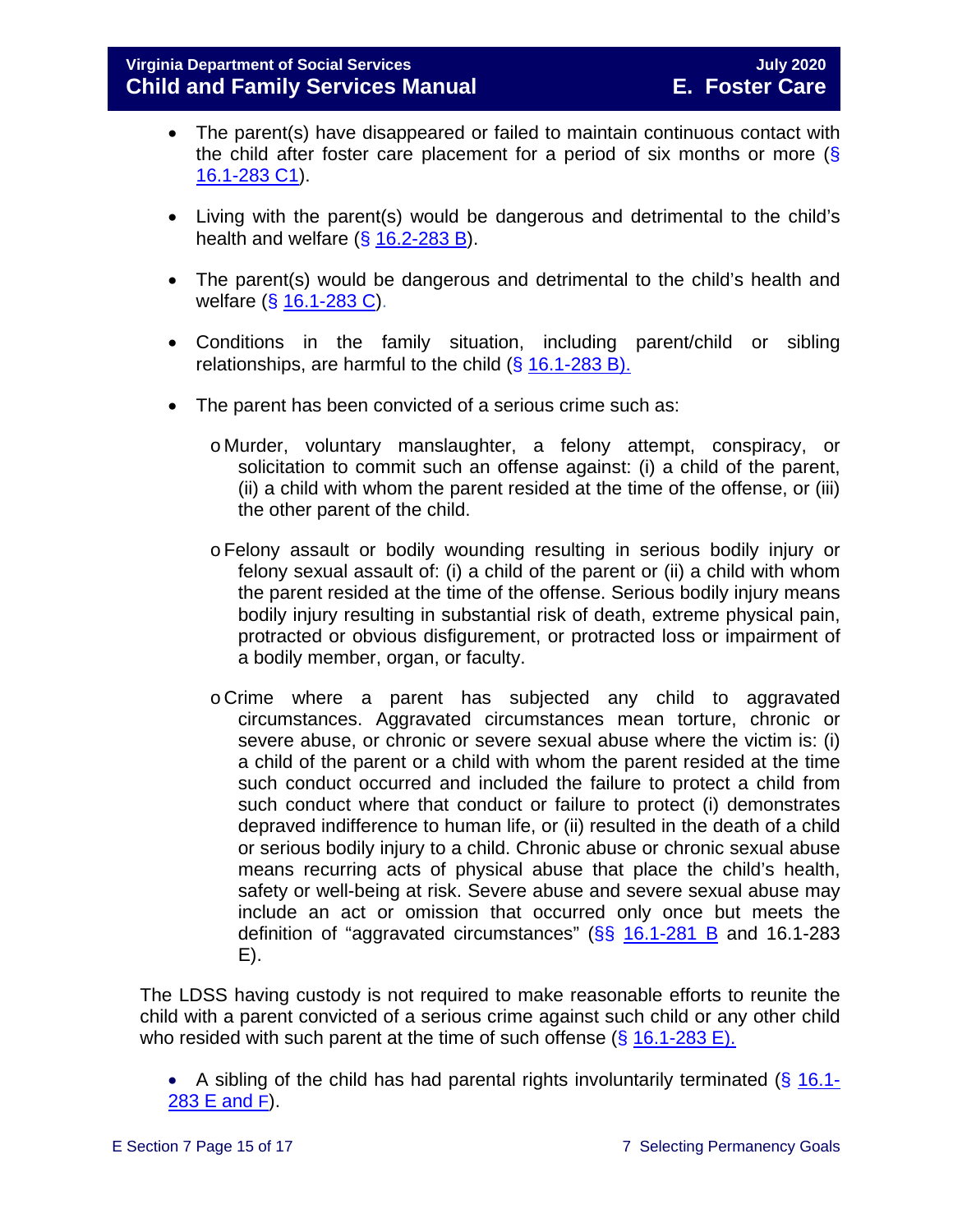- The parent(s) has requested to be relieved permanently of responsibility for the child (§ [16.1-277.02\)](https://law.lis.virginia.gov/vacode/16.1-277.02/).
- One or both of the parents have died and the surviving parent or family members are unable or unwilling to take responsibility for the child (§ [16.1-](https://law.lis.virginia.gov/vacode/16.1-283/) [283 C\)](https://law.lis.virginia.gov/vacode/16.1-283/).

#### <span id="page-15-0"></span>**7.6.3 Determining when Adoption is not in the child's best interest**

When the child cannot be returned home, the service worker shall fully explore adoption by relatives and non-relatives. This process should include discussing the advantages of adoption with the child, family members, and other partners in the decision-making process. The service worker shall explain that adoption:

- May not require the child to be totally separated from birth parents.
- May allow the child choices such as keeping his or her birth name.
- Provides the most permanent legal relationship for the child.
- Provides permanent family connections throughout the child's life, not just until the child becomes an adult.
- May include a Post-Adoption Contact and Communication Agreement (PACCA) (see [Section 9.11\)](https://fusion.dss.virginia.gov/Portals/%5bdfs%5d/Files/DFS%20Manuals/Foster%20Care%20Manuals/Foster%20Care%20Manual%2007-2020/Final%20Foster%20Care%20Manual%2007-2020/section_9_achieving_permanency_goal_adoption.pdf#page=33).
- May allow a Federal adoption tax credit for eligible taxpayers based on reasonable and necessary expenses related to a legal adoption (see Adoption Assistance, [Section 2.4.4,](https://fusion.dss.virginia.gov/Portals/%5Bdfs%5D/Files/Adoption/Guidance/2020/section_2_adoption%20assistance.pdf#page=13) Chapter F. Adoption,).
- May include Adoption Assistance payments if applicable.

The service worker should explore any concerns the child, family members, or other caring adults may have with adoption and explore ways to resolve those concerns. The purpose of these conversations is to allow these individuals to make informed decisions about adopting the child, with input from the child and family. It is important to respect the right of relatives to choose whether adoption or transfer of custody best meets the unique circumstances of their family and the needs of the child.

After these thorough discussions, the service worker and supervisor may determine that adoption as a permanency option is not appropriate when:

• The family decides that terminating parental rights and adoption is not in the child's best interests;